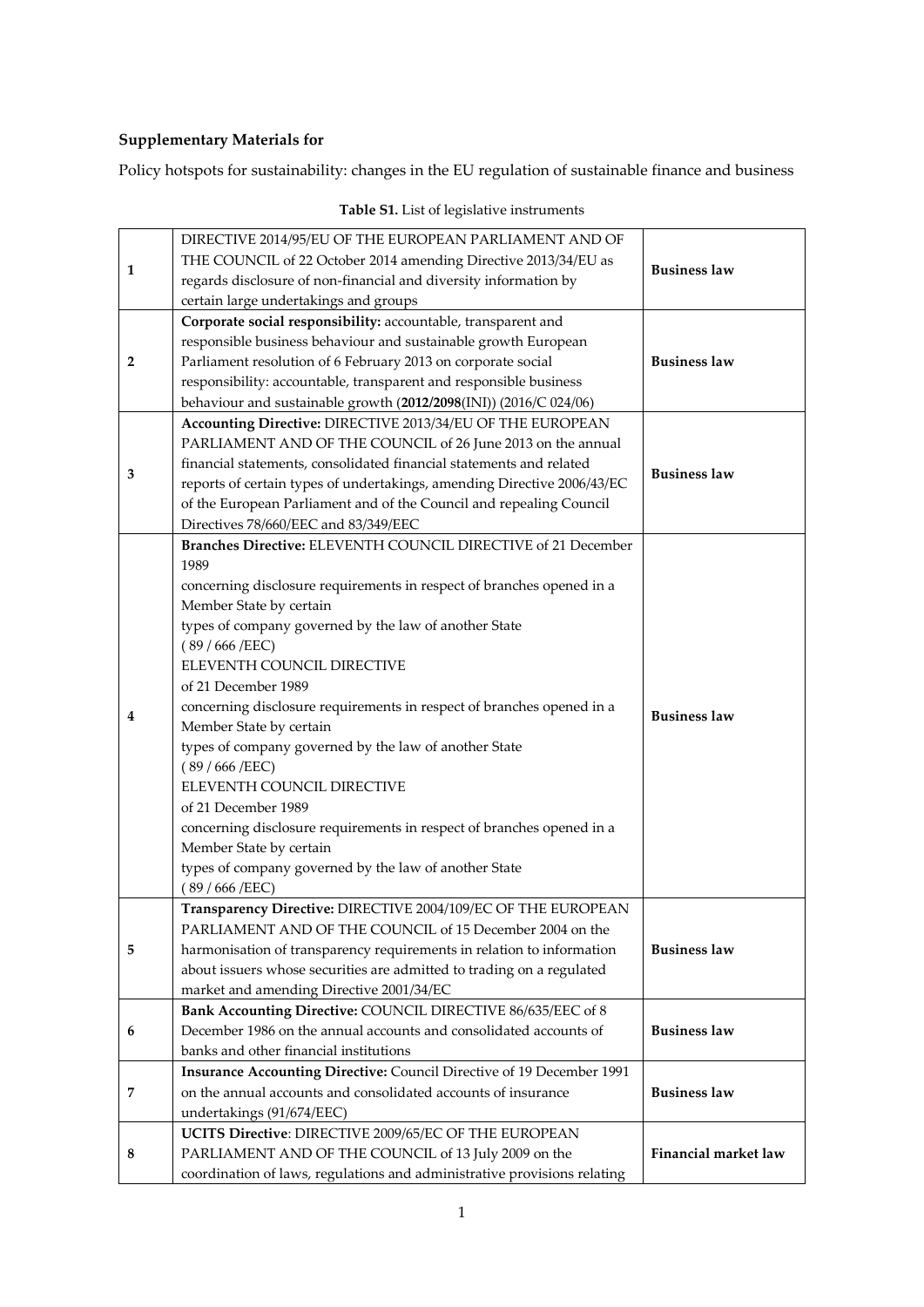|                                                                                                                                                                                                                                                                               | to undertakings for collective investment in transferable securities<br>(UCITS)                                                                                                                                                                                                                                                                          |                                              |  |
|-------------------------------------------------------------------------------------------------------------------------------------------------------------------------------------------------------------------------------------------------------------------------------|----------------------------------------------------------------------------------------------------------------------------------------------------------------------------------------------------------------------------------------------------------------------------------------------------------------------------------------------------------|----------------------------------------------|--|
| 9                                                                                                                                                                                                                                                                             | Prospectus Directive: DIRECTIVE 2003/71/EC OF THE EUROPEAN<br>PARLIAMENT AND OF THE COUNCIL of 4 November 2003 on the<br>prospectus to be published when securities are offered to the public or<br>admitted to trading and amending Directive 2001/34/EC                                                                                                | <b>Business law</b>                          |  |
| 10                                                                                                                                                                                                                                                                            | IAS-Regulation: REGULATION (EC) No 1606/2002 OF THE<br>EUROPEAN PARLIAMENT AND OF THE COUNCIL of 19 July 2002 on<br>the application of international accounting standards                                                                                                                                                                                | <b>Business law</b>                          |  |
| Consolidated standards and interpretations: COMMISSION<br>REGULATION (EC) No 1126/2008<br>of 3 November 2008<br>11<br>adopting certain international accounting standards in accordance with<br>Regulation (EC)<br>No 1606/2002 of the European Parliament and of the Council |                                                                                                                                                                                                                                                                                                                                                          | <b>Business law</b>                          |  |
| 12                                                                                                                                                                                                                                                                            | REGULATION (EC) No 1221/2009 OF THE EUROPEAN PARLIAMENT<br>AND OF THE COUNCIL of 25 November 2009 on the voluntary<br>participation by organisations in a Community eco-management and<br>audit scheme (EMAS), repealing Regulation (EC) No 761/2001 and<br>Commission Decisions 2001/681/EC and 2006/193/EC                                             | <b>Business law</b>                          |  |
| 13                                                                                                                                                                                                                                                                            | THE TREATY ON THE FUNCTIONING OF THE EUROPEAN UNION                                                                                                                                                                                                                                                                                                      | Primary legislation of<br>the European Union |  |
| 14                                                                                                                                                                                                                                                                            | Accounts modernisation Directive: DIRECTIVE 2003/51/EC OF THE<br>EUROPEAN PARLIAMENT AND OF THE COUNCIL of 18 June 2003<br>amending Directives 78/660/EEC, 83/349/EEC, 86/635/EEC and<br>91/674/EEC on the annual and consolidated accounts of certain types of<br>companies, banks and other financial institutions and insurance<br>undertakings       | <b>Business law</b>                          |  |
| 15                                                                                                                                                                                                                                                                            | Capital Requirements Directive (CRD IV): DIRECTIVE 2013/36/EU OF<br>THE EUROPEAN PARLIAMENT AND OF THE COUNCIL of 26 June<br>2013 on access to the activity of credit institutions and the prudential<br>supervision of credit institutions and investment firms, amending<br>Directive 2002/87/EC and repealing Directives 2006/48/EC and<br>2006/49/EC | <b>Financial market law</b>                  |  |
| 16                                                                                                                                                                                                                                                                            | Capital Requirements Regulation (CRR): REGULATION (EU) No<br>575/2013 OF THE EUROPEAN PARLIAMENT AND OF THE COUNCIL<br>of 26 June 2013 on prudential requirements for credit institutions and<br>investment firms and amending Regulation (EU) No 648/2012                                                                                               | <b>Financial market law</b>                  |  |
| 17                                                                                                                                                                                                                                                                            | Solvency II: DIRECTIVE 2009/138/EC OF THE EUROPEAN<br>PARLIAMENT AND OF THE COUNCIL of 25 November 2009 on the<br>taking-up and pursuit of the business of Insurance and Reinsurance<br>(Solvency II)                                                                                                                                                    | <b>Financial market law</b>                  |  |
| 18                                                                                                                                                                                                                                                                            | Waste Framework Directive: DIRECTIVE 2008/98/EC OF THE<br>EUROPEAN PARLIAMENT AND OF THE COUNCIL of 19 November<br>2008 on waste and repealing certain Directives                                                                                                                                                                                        | <b>Circular Economy</b>                      |  |
| 19                                                                                                                                                                                                                                                                            | Landfilling Directive: Council Directive 1999/31/EC of 26 April 1999 on<br>the landfill of waste                                                                                                                                                                                                                                                         | <b>Circular Economy</b>                      |  |
| 20                                                                                                                                                                                                                                                                            | Packaging Waste Directive: EUROPEAN PARLIAMENT AND<br>COUNCIL DIRECTIVE 94/62/EC of 20 December 1994 on packaging and<br>packaging waste                                                                                                                                                                                                                 | <b>Circular Economy</b>                      |  |
| 21                                                                                                                                                                                                                                                                            | Directive on end-of-life vehicles: DIRECTIVE 2000/53/EC OF THE<br>EUROPEAN PARLIAMENT AND OF THE COUNCIL of 18 September<br>2000 on end-of life vehicles                                                                                                                                                                                                 | <b>Circular Economy</b>                      |  |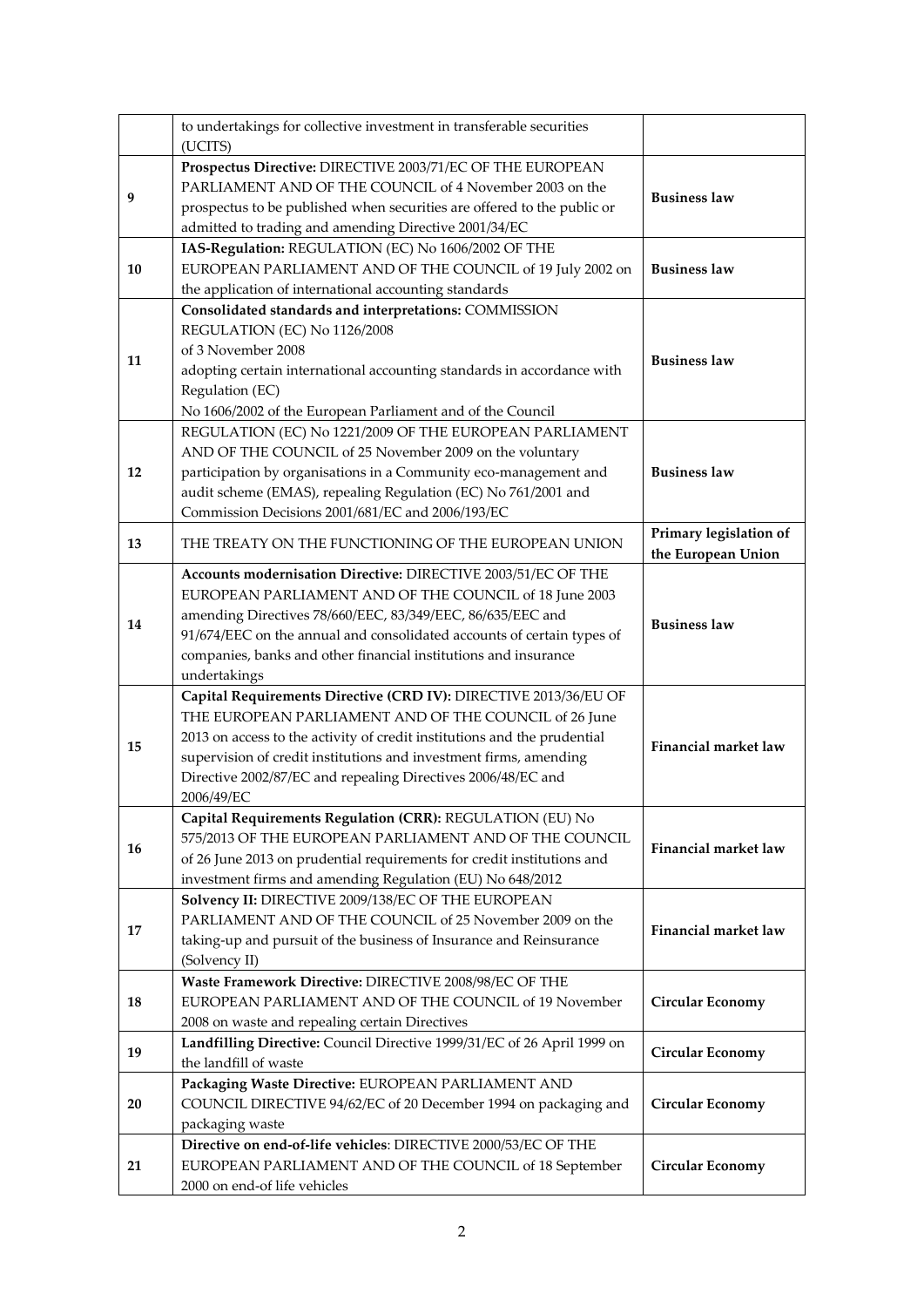|    | Directive on batteries and                                                          |                         |
|----|-------------------------------------------------------------------------------------|-------------------------|
|    | accumulators and waste batteries and accumulators: DIRECTIVE                        |                         |
|    | 2006/66/EC OF THE EUROPEAN PARLIAMENT AND OF THE                                    |                         |
| 22 | <b>COUNCIL</b>                                                                      | <b>Circular Economy</b> |
|    | of 6 September 2006                                                                 |                         |
|    | on batteries and accumulators and waste batteries and accumulators and              |                         |
|    | repealing Directive                                                                 |                         |
|    | 91/157/EEC                                                                          |                         |
|    | Directive on waste                                                                  |                         |
| 23 | electrical and electronic equipment: DIRECTIVE 2012/19/EU OF THE                    | <b>Circular Economy</b> |
|    | EUROPEAN PARLIAMENT AND OF THE COUNCIL of 4 July 2012 on                            |                         |
|    | waste electrical and electronic equipment (WEEE)                                    |                         |
|    | Circular economy communication: COMMUNICATION FROM THE                              |                         |
|    | COMMISSION TO THE EUROPEAN PARLIAMENT, THE COUNCIL,                                 |                         |
| 24 | THE EUROPEAN ECONOMIC AND SOCIAL COMMITTEE AND THE                                  | <b>Circular Economy</b> |
|    | COMMITTEE OF THE REGIONS Closing the loop - An EU action plan                       |                         |
|    | for the Circular Economy<br>CMU Communication: COMMUNICATION FROM THE               |                         |
|    | COMMISSION TO THE EUROPEAN PARLIAMENT, THE COUNCIL,                                 |                         |
| 25 | THE EUROPEAN ECONOMIC AND SOCIAL COMMITTEE AND THE                                  | Financial market law    |
|    | COMMITTEE OF THE REGIONS Action Plan on Building a Capital                          |                         |
|    | Markets Union                                                                       |                         |
|    | Communication on CSR: COMMUNICATION FROM THE                                        |                         |
|    | COMMISSION TO THE EUROPEAN PARLIAMENT, THE COUNCIL,                                 |                         |
| 26 | THE EUROPEAN ECONOMIC AND SOCIAL COMMITTEE AND THE                                  | <b>Business law</b>     |
|    | COMMITTEE OF THE REGIONS A renewed EU strategy 2011-14 for                          |                         |
|    | Corporate Social Responsibility                                                     |                         |
|    | COMMISSION RECOMMENDATION of 30 May 2001 on the                                     |                         |
| 27 | recognition, measurement and disclosure of environmental issues in the              | <b>Business law</b>     |
|    | annual accounts and annual reports of companies (notified under                     |                         |
|    | document number C(2001) 1495) (2001/453/EC)                                         |                         |
|    | Prudential assessment of acquisitions and increase of shareholdings *** I           |                         |
|    | European Parliament legislative resolution of 13 March 2007 on the                  |                         |
|    | proposal for a directive of the European Parliament and of the Council              |                         |
| 28 | amending Council Directive 92/49/EEC and Directives 2002/83/EC,                     | <b>Business law</b>     |
|    | 2004/39/EC, 2005/68/EC and 2006/48/EC as regards procedural rules and               |                         |
|    | evaluation criteria for the prudential assessment of acquisitions and               |                         |
|    | increase of shareholdings in the financial sector $(COM(2006)0507 - C6$ -           |                         |
|    | $0298/2006 - 2006/0166(COD))$<br>MiFIR: REGULATION (EU) No 600/2014 OF THE EUROPEAN |                         |
| 29 | PARLIAMENT AND OF THE COUNCIL of 15 May 2014 on markets in                          | Financial market law    |
|    | financial instruments and amending Regulation (EU) No 648/2012                      |                         |
|    | MIFID 2: DIRECTIVE 2014/65/EU OF THE EUROPEAN PARLIAMENT                            |                         |
| 30 | AND OF THE COUNCIL of 15 May 2014 on markets in financial                           |                         |
|    | instruments and amending Directive 2002/92/EC and Directive                         | Financial market law    |
|    | 2011/61/EU (recast)                                                                 |                         |
|    | DIRECTIVE 2006/43/EC OF THE EUROPEAN PARLIAMENT AND OF                              |                         |
| 31 | THE COUNCIL of 17 May 2006 on statutory audits of annual accounts                   | <b>Business law</b>     |
|    | and consolidated accounts, amending Council Directives 78/660/EEC                   |                         |
|    | and 83/349/EEC and repealing Council Directive 84/253/EEC                           |                         |
|    | DIRECTIVE 2005/56/EC OF THE EUROPEAN PARLIAMENT AND OF                              |                         |
| 32 | THE COUNCIL of 26 October 2005 on cross-border mergers of limited                   | <b>Business law</b>     |
|    | liability companies                                                                 |                         |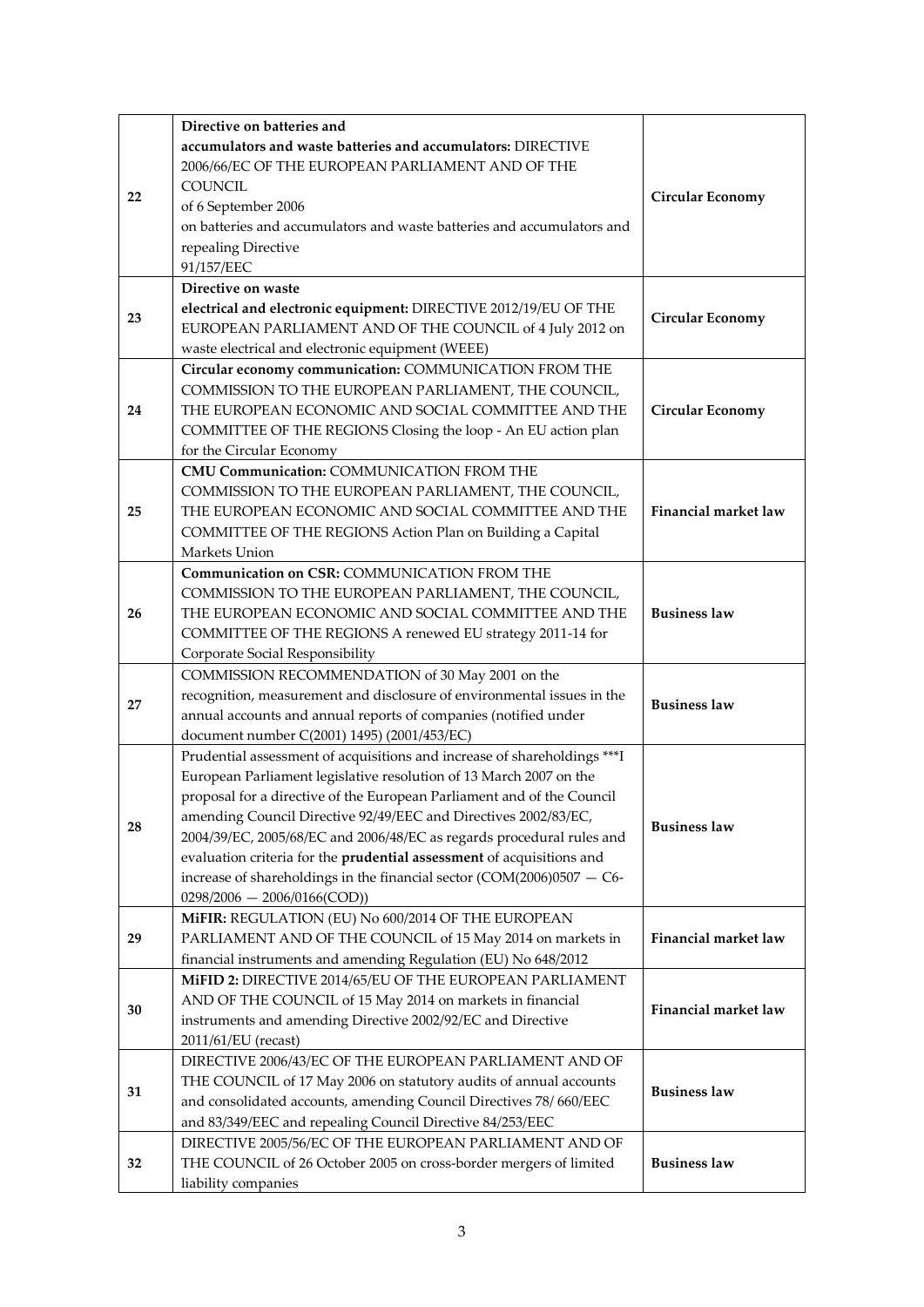| THE COUNCIL of 16 September 2009 in the area of company law on<br><b>Business law</b><br>33<br>single-member private limited liability companies (codified version)<br>DIRECTIVE 2004/25/EC OF THE EUROPEAN PARLIAMENT AND OF<br><b>Business law</b><br>34<br>THE COUNCIL of 21 April 2004 on takeover bids<br>Shareholder Rights Directive: DIRECTIVE 2007/36/EC OF THE<br>EUROPEAN PARLIAMENT AND OF THE COUNCIL<br><b>Business law</b><br>35<br>of 11 July 2007<br>on the exercise of certain rights of shareholders in listed companies<br>DIRECTIVE 2002/87/EC OF THE EUROPEAN PARLIAMENT AND OF<br>THE COUNCIL of 16 December 2002 on the supplementary supervision<br>of credit institutions, insurance undertakings and investment firms in a<br>financial conglomerate and amending Council Directives 73/239/EEC,<br><b>Financial market law</b><br>36<br>79/267/EEC, 92/49/EEC, 92/96/EEC, 93/6/EEC and 93/22/EEC, and<br>Directives 98/78//EC and 2000/12/EC of the<br>European Parliament and of the Council<br>DIRECTIVE 2014/59/EU OF THE EUROPEAN PARLIAMENT AND OF<br>THE COUNCIL of 15 May 2014 establishing a framework for the<br>recovery and resolution of credit institutions and investment firms and<br>Financial market law<br>amending Council Directive 82/891/EEC, and Directives 2001/24/EC,<br>37<br>2002/47/EC, 2004/25/EC, 2005/56/EC, 2007/36/EC, 2011/35/EU, 2012/30/EU<br>and 2013/36/EU, and Regulations (EU) No 1093/2010 and (EU) No<br>648/2012, of the European Parliament and of the Council<br>DIRECTIVE 2014/49/EU OF THE EUROPEAN PARLIAMENT AND OF<br><b>Financial market law</b><br>38<br>THE COUNCIL of 16 April 2014 on deposit guarantee schemes<br><b>REGULATION</b><br>(EC) No 1060/2009 OF THE EUROPEAN PARLIAMENT AND OF THE<br>Financial market law<br><b>COUNCIL</b><br>39<br>of 16 September 2009<br>on credit rating agencies<br>Single resolution mechanism: REGULATION (EU) No 806/2014 OF<br>THE EUROPEAN PARLIAMENT AND OF THE COUNCIL<br>of 15 July 2014<br>establishing uniform rules and a uniform procedure for the resolution of<br>40<br>Financial market law<br>credit institutions and<br>certain investment firms in the framework of a Single Resolution<br>Mechanism and a Single Resolution<br>Fund and amending Regulation (EU) No 1093/2010<br>DIRECTIVE 2014/17/EU OF THE EUROPEAN PARLIAMENT AND OF<br>THE COUNCIL of 4 February 2014 on credit agreements for consumers<br>Financial market law<br>41<br>relating to residential immovable property and amending Directives<br>2008/48/EC and 2013/36/EU and Regulation (EU) No 1093/2010<br>DIRECTIVE 2014/92/EU OF THE EUROPEAN PARLIAMENT AND OF<br>THE COUNCIL of 23 July 2014 on the comparability of fees related to<br><b>Financial market law</b><br>42<br>payment accounts, payment account switching and access to payment<br>accounts with basic features<br>REGULATION (EU) No 1286/2014 OF THE EUROPEAN PARLIAMENT<br>AND OF THE COUNCIL of 26 November 2014 on key information<br><b>Financial market law</b><br>43<br>documents for packaged retail and insurance-based investment products<br>(PRIIPs)<br>DIRECTIVE 2007/64/EC OF THE EUROPEAN PARLIAMENT AND OF<br>THE COUNCIL of 13 November 2007 on payment services in the internal<br>Financial market law<br>44 | market amending Directives 97/7/EC, 2002/65/EC, 2005/60/EC and<br>2006/48/EC and repealing Directive 97/5/EC |  | DIRECTIVE 2009/102/EC OF THE EUROPEAN PARLIAMENT AND OF |  |  |
|----------------------------------------------------------------------------------------------------------------------------------------------------------------------------------------------------------------------------------------------------------------------------------------------------------------------------------------------------------------------------------------------------------------------------------------------------------------------------------------------------------------------------------------------------------------------------------------------------------------------------------------------------------------------------------------------------------------------------------------------------------------------------------------------------------------------------------------------------------------------------------------------------------------------------------------------------------------------------------------------------------------------------------------------------------------------------------------------------------------------------------------------------------------------------------------------------------------------------------------------------------------------------------------------------------------------------------------------------------------------------------------------------------------------------------------------------------------------------------------------------------------------------------------------------------------------------------------------------------------------------------------------------------------------------------------------------------------------------------------------------------------------------------------------------------------------------------------------------------------------------------------------------------------------------------------------------------------------------------------------------------------------------------------------------------------------------------------------------------------------------------------------------------------------------------------------------------------------------------------------------------------------------------------------------------------------------------------------------------------------------------------------------------------------------------------------------------------------------------------------------------------------------------------------------------------------------------------------------------------------------------------------------------------------------------------------------------------------------------------------------------------------------------------------------------------------------------------------------------------------------------------------------------------------------------------------------------------------------------------------------------------------------------------------------------------------------------------------------------------------------------------------------------------------------------------------------------------------------------------------------------------------------------------------------------------------|--------------------------------------------------------------------------------------------------------------|--|---------------------------------------------------------|--|--|
|                                                                                                                                                                                                                                                                                                                                                                                                                                                                                                                                                                                                                                                                                                                                                                                                                                                                                                                                                                                                                                                                                                                                                                                                                                                                                                                                                                                                                                                                                                                                                                                                                                                                                                                                                                                                                                                                                                                                                                                                                                                                                                                                                                                                                                                                                                                                                                                                                                                                                                                                                                                                                                                                                                                                                                                                                                                                                                                                                                                                                                                                                                                                                                                                                                                                                                                      |                                                                                                              |  |                                                         |  |  |
|                                                                                                                                                                                                                                                                                                                                                                                                                                                                                                                                                                                                                                                                                                                                                                                                                                                                                                                                                                                                                                                                                                                                                                                                                                                                                                                                                                                                                                                                                                                                                                                                                                                                                                                                                                                                                                                                                                                                                                                                                                                                                                                                                                                                                                                                                                                                                                                                                                                                                                                                                                                                                                                                                                                                                                                                                                                                                                                                                                                                                                                                                                                                                                                                                                                                                                                      |                                                                                                              |  |                                                         |  |  |
|                                                                                                                                                                                                                                                                                                                                                                                                                                                                                                                                                                                                                                                                                                                                                                                                                                                                                                                                                                                                                                                                                                                                                                                                                                                                                                                                                                                                                                                                                                                                                                                                                                                                                                                                                                                                                                                                                                                                                                                                                                                                                                                                                                                                                                                                                                                                                                                                                                                                                                                                                                                                                                                                                                                                                                                                                                                                                                                                                                                                                                                                                                                                                                                                                                                                                                                      |                                                                                                              |  |                                                         |  |  |
|                                                                                                                                                                                                                                                                                                                                                                                                                                                                                                                                                                                                                                                                                                                                                                                                                                                                                                                                                                                                                                                                                                                                                                                                                                                                                                                                                                                                                                                                                                                                                                                                                                                                                                                                                                                                                                                                                                                                                                                                                                                                                                                                                                                                                                                                                                                                                                                                                                                                                                                                                                                                                                                                                                                                                                                                                                                                                                                                                                                                                                                                                                                                                                                                                                                                                                                      |                                                                                                              |  |                                                         |  |  |
|                                                                                                                                                                                                                                                                                                                                                                                                                                                                                                                                                                                                                                                                                                                                                                                                                                                                                                                                                                                                                                                                                                                                                                                                                                                                                                                                                                                                                                                                                                                                                                                                                                                                                                                                                                                                                                                                                                                                                                                                                                                                                                                                                                                                                                                                                                                                                                                                                                                                                                                                                                                                                                                                                                                                                                                                                                                                                                                                                                                                                                                                                                                                                                                                                                                                                                                      |                                                                                                              |  |                                                         |  |  |
|                                                                                                                                                                                                                                                                                                                                                                                                                                                                                                                                                                                                                                                                                                                                                                                                                                                                                                                                                                                                                                                                                                                                                                                                                                                                                                                                                                                                                                                                                                                                                                                                                                                                                                                                                                                                                                                                                                                                                                                                                                                                                                                                                                                                                                                                                                                                                                                                                                                                                                                                                                                                                                                                                                                                                                                                                                                                                                                                                                                                                                                                                                                                                                                                                                                                                                                      |                                                                                                              |  |                                                         |  |  |
|                                                                                                                                                                                                                                                                                                                                                                                                                                                                                                                                                                                                                                                                                                                                                                                                                                                                                                                                                                                                                                                                                                                                                                                                                                                                                                                                                                                                                                                                                                                                                                                                                                                                                                                                                                                                                                                                                                                                                                                                                                                                                                                                                                                                                                                                                                                                                                                                                                                                                                                                                                                                                                                                                                                                                                                                                                                                                                                                                                                                                                                                                                                                                                                                                                                                                                                      |                                                                                                              |  |                                                         |  |  |
|                                                                                                                                                                                                                                                                                                                                                                                                                                                                                                                                                                                                                                                                                                                                                                                                                                                                                                                                                                                                                                                                                                                                                                                                                                                                                                                                                                                                                                                                                                                                                                                                                                                                                                                                                                                                                                                                                                                                                                                                                                                                                                                                                                                                                                                                                                                                                                                                                                                                                                                                                                                                                                                                                                                                                                                                                                                                                                                                                                                                                                                                                                                                                                                                                                                                                                                      |                                                                                                              |  |                                                         |  |  |
|                                                                                                                                                                                                                                                                                                                                                                                                                                                                                                                                                                                                                                                                                                                                                                                                                                                                                                                                                                                                                                                                                                                                                                                                                                                                                                                                                                                                                                                                                                                                                                                                                                                                                                                                                                                                                                                                                                                                                                                                                                                                                                                                                                                                                                                                                                                                                                                                                                                                                                                                                                                                                                                                                                                                                                                                                                                                                                                                                                                                                                                                                                                                                                                                                                                                                                                      |                                                                                                              |  |                                                         |  |  |
|                                                                                                                                                                                                                                                                                                                                                                                                                                                                                                                                                                                                                                                                                                                                                                                                                                                                                                                                                                                                                                                                                                                                                                                                                                                                                                                                                                                                                                                                                                                                                                                                                                                                                                                                                                                                                                                                                                                                                                                                                                                                                                                                                                                                                                                                                                                                                                                                                                                                                                                                                                                                                                                                                                                                                                                                                                                                                                                                                                                                                                                                                                                                                                                                                                                                                                                      |                                                                                                              |  |                                                         |  |  |
|                                                                                                                                                                                                                                                                                                                                                                                                                                                                                                                                                                                                                                                                                                                                                                                                                                                                                                                                                                                                                                                                                                                                                                                                                                                                                                                                                                                                                                                                                                                                                                                                                                                                                                                                                                                                                                                                                                                                                                                                                                                                                                                                                                                                                                                                                                                                                                                                                                                                                                                                                                                                                                                                                                                                                                                                                                                                                                                                                                                                                                                                                                                                                                                                                                                                                                                      |                                                                                                              |  |                                                         |  |  |
|                                                                                                                                                                                                                                                                                                                                                                                                                                                                                                                                                                                                                                                                                                                                                                                                                                                                                                                                                                                                                                                                                                                                                                                                                                                                                                                                                                                                                                                                                                                                                                                                                                                                                                                                                                                                                                                                                                                                                                                                                                                                                                                                                                                                                                                                                                                                                                                                                                                                                                                                                                                                                                                                                                                                                                                                                                                                                                                                                                                                                                                                                                                                                                                                                                                                                                                      |                                                                                                              |  |                                                         |  |  |
|                                                                                                                                                                                                                                                                                                                                                                                                                                                                                                                                                                                                                                                                                                                                                                                                                                                                                                                                                                                                                                                                                                                                                                                                                                                                                                                                                                                                                                                                                                                                                                                                                                                                                                                                                                                                                                                                                                                                                                                                                                                                                                                                                                                                                                                                                                                                                                                                                                                                                                                                                                                                                                                                                                                                                                                                                                                                                                                                                                                                                                                                                                                                                                                                                                                                                                                      |                                                                                                              |  |                                                         |  |  |
|                                                                                                                                                                                                                                                                                                                                                                                                                                                                                                                                                                                                                                                                                                                                                                                                                                                                                                                                                                                                                                                                                                                                                                                                                                                                                                                                                                                                                                                                                                                                                                                                                                                                                                                                                                                                                                                                                                                                                                                                                                                                                                                                                                                                                                                                                                                                                                                                                                                                                                                                                                                                                                                                                                                                                                                                                                                                                                                                                                                                                                                                                                                                                                                                                                                                                                                      |                                                                                                              |  |                                                         |  |  |
|                                                                                                                                                                                                                                                                                                                                                                                                                                                                                                                                                                                                                                                                                                                                                                                                                                                                                                                                                                                                                                                                                                                                                                                                                                                                                                                                                                                                                                                                                                                                                                                                                                                                                                                                                                                                                                                                                                                                                                                                                                                                                                                                                                                                                                                                                                                                                                                                                                                                                                                                                                                                                                                                                                                                                                                                                                                                                                                                                                                                                                                                                                                                                                                                                                                                                                                      |                                                                                                              |  |                                                         |  |  |
|                                                                                                                                                                                                                                                                                                                                                                                                                                                                                                                                                                                                                                                                                                                                                                                                                                                                                                                                                                                                                                                                                                                                                                                                                                                                                                                                                                                                                                                                                                                                                                                                                                                                                                                                                                                                                                                                                                                                                                                                                                                                                                                                                                                                                                                                                                                                                                                                                                                                                                                                                                                                                                                                                                                                                                                                                                                                                                                                                                                                                                                                                                                                                                                                                                                                                                                      |                                                                                                              |  |                                                         |  |  |
|                                                                                                                                                                                                                                                                                                                                                                                                                                                                                                                                                                                                                                                                                                                                                                                                                                                                                                                                                                                                                                                                                                                                                                                                                                                                                                                                                                                                                                                                                                                                                                                                                                                                                                                                                                                                                                                                                                                                                                                                                                                                                                                                                                                                                                                                                                                                                                                                                                                                                                                                                                                                                                                                                                                                                                                                                                                                                                                                                                                                                                                                                                                                                                                                                                                                                                                      |                                                                                                              |  |                                                         |  |  |
|                                                                                                                                                                                                                                                                                                                                                                                                                                                                                                                                                                                                                                                                                                                                                                                                                                                                                                                                                                                                                                                                                                                                                                                                                                                                                                                                                                                                                                                                                                                                                                                                                                                                                                                                                                                                                                                                                                                                                                                                                                                                                                                                                                                                                                                                                                                                                                                                                                                                                                                                                                                                                                                                                                                                                                                                                                                                                                                                                                                                                                                                                                                                                                                                                                                                                                                      |                                                                                                              |  |                                                         |  |  |
|                                                                                                                                                                                                                                                                                                                                                                                                                                                                                                                                                                                                                                                                                                                                                                                                                                                                                                                                                                                                                                                                                                                                                                                                                                                                                                                                                                                                                                                                                                                                                                                                                                                                                                                                                                                                                                                                                                                                                                                                                                                                                                                                                                                                                                                                                                                                                                                                                                                                                                                                                                                                                                                                                                                                                                                                                                                                                                                                                                                                                                                                                                                                                                                                                                                                                                                      |                                                                                                              |  |                                                         |  |  |
|                                                                                                                                                                                                                                                                                                                                                                                                                                                                                                                                                                                                                                                                                                                                                                                                                                                                                                                                                                                                                                                                                                                                                                                                                                                                                                                                                                                                                                                                                                                                                                                                                                                                                                                                                                                                                                                                                                                                                                                                                                                                                                                                                                                                                                                                                                                                                                                                                                                                                                                                                                                                                                                                                                                                                                                                                                                                                                                                                                                                                                                                                                                                                                                                                                                                                                                      |                                                                                                              |  |                                                         |  |  |
|                                                                                                                                                                                                                                                                                                                                                                                                                                                                                                                                                                                                                                                                                                                                                                                                                                                                                                                                                                                                                                                                                                                                                                                                                                                                                                                                                                                                                                                                                                                                                                                                                                                                                                                                                                                                                                                                                                                                                                                                                                                                                                                                                                                                                                                                                                                                                                                                                                                                                                                                                                                                                                                                                                                                                                                                                                                                                                                                                                                                                                                                                                                                                                                                                                                                                                                      |                                                                                                              |  |                                                         |  |  |
|                                                                                                                                                                                                                                                                                                                                                                                                                                                                                                                                                                                                                                                                                                                                                                                                                                                                                                                                                                                                                                                                                                                                                                                                                                                                                                                                                                                                                                                                                                                                                                                                                                                                                                                                                                                                                                                                                                                                                                                                                                                                                                                                                                                                                                                                                                                                                                                                                                                                                                                                                                                                                                                                                                                                                                                                                                                                                                                                                                                                                                                                                                                                                                                                                                                                                                                      |                                                                                                              |  |                                                         |  |  |
|                                                                                                                                                                                                                                                                                                                                                                                                                                                                                                                                                                                                                                                                                                                                                                                                                                                                                                                                                                                                                                                                                                                                                                                                                                                                                                                                                                                                                                                                                                                                                                                                                                                                                                                                                                                                                                                                                                                                                                                                                                                                                                                                                                                                                                                                                                                                                                                                                                                                                                                                                                                                                                                                                                                                                                                                                                                                                                                                                                                                                                                                                                                                                                                                                                                                                                                      |                                                                                                              |  |                                                         |  |  |
|                                                                                                                                                                                                                                                                                                                                                                                                                                                                                                                                                                                                                                                                                                                                                                                                                                                                                                                                                                                                                                                                                                                                                                                                                                                                                                                                                                                                                                                                                                                                                                                                                                                                                                                                                                                                                                                                                                                                                                                                                                                                                                                                                                                                                                                                                                                                                                                                                                                                                                                                                                                                                                                                                                                                                                                                                                                                                                                                                                                                                                                                                                                                                                                                                                                                                                                      |                                                                                                              |  |                                                         |  |  |
|                                                                                                                                                                                                                                                                                                                                                                                                                                                                                                                                                                                                                                                                                                                                                                                                                                                                                                                                                                                                                                                                                                                                                                                                                                                                                                                                                                                                                                                                                                                                                                                                                                                                                                                                                                                                                                                                                                                                                                                                                                                                                                                                                                                                                                                                                                                                                                                                                                                                                                                                                                                                                                                                                                                                                                                                                                                                                                                                                                                                                                                                                                                                                                                                                                                                                                                      |                                                                                                              |  |                                                         |  |  |
|                                                                                                                                                                                                                                                                                                                                                                                                                                                                                                                                                                                                                                                                                                                                                                                                                                                                                                                                                                                                                                                                                                                                                                                                                                                                                                                                                                                                                                                                                                                                                                                                                                                                                                                                                                                                                                                                                                                                                                                                                                                                                                                                                                                                                                                                                                                                                                                                                                                                                                                                                                                                                                                                                                                                                                                                                                                                                                                                                                                                                                                                                                                                                                                                                                                                                                                      |                                                                                                              |  |                                                         |  |  |
|                                                                                                                                                                                                                                                                                                                                                                                                                                                                                                                                                                                                                                                                                                                                                                                                                                                                                                                                                                                                                                                                                                                                                                                                                                                                                                                                                                                                                                                                                                                                                                                                                                                                                                                                                                                                                                                                                                                                                                                                                                                                                                                                                                                                                                                                                                                                                                                                                                                                                                                                                                                                                                                                                                                                                                                                                                                                                                                                                                                                                                                                                                                                                                                                                                                                                                                      |                                                                                                              |  |                                                         |  |  |
|                                                                                                                                                                                                                                                                                                                                                                                                                                                                                                                                                                                                                                                                                                                                                                                                                                                                                                                                                                                                                                                                                                                                                                                                                                                                                                                                                                                                                                                                                                                                                                                                                                                                                                                                                                                                                                                                                                                                                                                                                                                                                                                                                                                                                                                                                                                                                                                                                                                                                                                                                                                                                                                                                                                                                                                                                                                                                                                                                                                                                                                                                                                                                                                                                                                                                                                      |                                                                                                              |  |                                                         |  |  |
|                                                                                                                                                                                                                                                                                                                                                                                                                                                                                                                                                                                                                                                                                                                                                                                                                                                                                                                                                                                                                                                                                                                                                                                                                                                                                                                                                                                                                                                                                                                                                                                                                                                                                                                                                                                                                                                                                                                                                                                                                                                                                                                                                                                                                                                                                                                                                                                                                                                                                                                                                                                                                                                                                                                                                                                                                                                                                                                                                                                                                                                                                                                                                                                                                                                                                                                      |                                                                                                              |  |                                                         |  |  |
|                                                                                                                                                                                                                                                                                                                                                                                                                                                                                                                                                                                                                                                                                                                                                                                                                                                                                                                                                                                                                                                                                                                                                                                                                                                                                                                                                                                                                                                                                                                                                                                                                                                                                                                                                                                                                                                                                                                                                                                                                                                                                                                                                                                                                                                                                                                                                                                                                                                                                                                                                                                                                                                                                                                                                                                                                                                                                                                                                                                                                                                                                                                                                                                                                                                                                                                      |                                                                                                              |  |                                                         |  |  |
|                                                                                                                                                                                                                                                                                                                                                                                                                                                                                                                                                                                                                                                                                                                                                                                                                                                                                                                                                                                                                                                                                                                                                                                                                                                                                                                                                                                                                                                                                                                                                                                                                                                                                                                                                                                                                                                                                                                                                                                                                                                                                                                                                                                                                                                                                                                                                                                                                                                                                                                                                                                                                                                                                                                                                                                                                                                                                                                                                                                                                                                                                                                                                                                                                                                                                                                      |                                                                                                              |  |                                                         |  |  |
|                                                                                                                                                                                                                                                                                                                                                                                                                                                                                                                                                                                                                                                                                                                                                                                                                                                                                                                                                                                                                                                                                                                                                                                                                                                                                                                                                                                                                                                                                                                                                                                                                                                                                                                                                                                                                                                                                                                                                                                                                                                                                                                                                                                                                                                                                                                                                                                                                                                                                                                                                                                                                                                                                                                                                                                                                                                                                                                                                                                                                                                                                                                                                                                                                                                                                                                      |                                                                                                              |  |                                                         |  |  |
|                                                                                                                                                                                                                                                                                                                                                                                                                                                                                                                                                                                                                                                                                                                                                                                                                                                                                                                                                                                                                                                                                                                                                                                                                                                                                                                                                                                                                                                                                                                                                                                                                                                                                                                                                                                                                                                                                                                                                                                                                                                                                                                                                                                                                                                                                                                                                                                                                                                                                                                                                                                                                                                                                                                                                                                                                                                                                                                                                                                                                                                                                                                                                                                                                                                                                                                      |                                                                                                              |  |                                                         |  |  |
|                                                                                                                                                                                                                                                                                                                                                                                                                                                                                                                                                                                                                                                                                                                                                                                                                                                                                                                                                                                                                                                                                                                                                                                                                                                                                                                                                                                                                                                                                                                                                                                                                                                                                                                                                                                                                                                                                                                                                                                                                                                                                                                                                                                                                                                                                                                                                                                                                                                                                                                                                                                                                                                                                                                                                                                                                                                                                                                                                                                                                                                                                                                                                                                                                                                                                                                      |                                                                                                              |  |                                                         |  |  |
|                                                                                                                                                                                                                                                                                                                                                                                                                                                                                                                                                                                                                                                                                                                                                                                                                                                                                                                                                                                                                                                                                                                                                                                                                                                                                                                                                                                                                                                                                                                                                                                                                                                                                                                                                                                                                                                                                                                                                                                                                                                                                                                                                                                                                                                                                                                                                                                                                                                                                                                                                                                                                                                                                                                                                                                                                                                                                                                                                                                                                                                                                                                                                                                                                                                                                                                      |                                                                                                              |  |                                                         |  |  |
|                                                                                                                                                                                                                                                                                                                                                                                                                                                                                                                                                                                                                                                                                                                                                                                                                                                                                                                                                                                                                                                                                                                                                                                                                                                                                                                                                                                                                                                                                                                                                                                                                                                                                                                                                                                                                                                                                                                                                                                                                                                                                                                                                                                                                                                                                                                                                                                                                                                                                                                                                                                                                                                                                                                                                                                                                                                                                                                                                                                                                                                                                                                                                                                                                                                                                                                      |                                                                                                              |  |                                                         |  |  |
|                                                                                                                                                                                                                                                                                                                                                                                                                                                                                                                                                                                                                                                                                                                                                                                                                                                                                                                                                                                                                                                                                                                                                                                                                                                                                                                                                                                                                                                                                                                                                                                                                                                                                                                                                                                                                                                                                                                                                                                                                                                                                                                                                                                                                                                                                                                                                                                                                                                                                                                                                                                                                                                                                                                                                                                                                                                                                                                                                                                                                                                                                                                                                                                                                                                                                                                      |                                                                                                              |  |                                                         |  |  |
|                                                                                                                                                                                                                                                                                                                                                                                                                                                                                                                                                                                                                                                                                                                                                                                                                                                                                                                                                                                                                                                                                                                                                                                                                                                                                                                                                                                                                                                                                                                                                                                                                                                                                                                                                                                                                                                                                                                                                                                                                                                                                                                                                                                                                                                                                                                                                                                                                                                                                                                                                                                                                                                                                                                                                                                                                                                                                                                                                                                                                                                                                                                                                                                                                                                                                                                      |                                                                                                              |  |                                                         |  |  |
|                                                                                                                                                                                                                                                                                                                                                                                                                                                                                                                                                                                                                                                                                                                                                                                                                                                                                                                                                                                                                                                                                                                                                                                                                                                                                                                                                                                                                                                                                                                                                                                                                                                                                                                                                                                                                                                                                                                                                                                                                                                                                                                                                                                                                                                                                                                                                                                                                                                                                                                                                                                                                                                                                                                                                                                                                                                                                                                                                                                                                                                                                                                                                                                                                                                                                                                      |                                                                                                              |  |                                                         |  |  |
|                                                                                                                                                                                                                                                                                                                                                                                                                                                                                                                                                                                                                                                                                                                                                                                                                                                                                                                                                                                                                                                                                                                                                                                                                                                                                                                                                                                                                                                                                                                                                                                                                                                                                                                                                                                                                                                                                                                                                                                                                                                                                                                                                                                                                                                                                                                                                                                                                                                                                                                                                                                                                                                                                                                                                                                                                                                                                                                                                                                                                                                                                                                                                                                                                                                                                                                      |                                                                                                              |  |                                                         |  |  |
|                                                                                                                                                                                                                                                                                                                                                                                                                                                                                                                                                                                                                                                                                                                                                                                                                                                                                                                                                                                                                                                                                                                                                                                                                                                                                                                                                                                                                                                                                                                                                                                                                                                                                                                                                                                                                                                                                                                                                                                                                                                                                                                                                                                                                                                                                                                                                                                                                                                                                                                                                                                                                                                                                                                                                                                                                                                                                                                                                                                                                                                                                                                                                                                                                                                                                                                      |                                                                                                              |  |                                                         |  |  |
|                                                                                                                                                                                                                                                                                                                                                                                                                                                                                                                                                                                                                                                                                                                                                                                                                                                                                                                                                                                                                                                                                                                                                                                                                                                                                                                                                                                                                                                                                                                                                                                                                                                                                                                                                                                                                                                                                                                                                                                                                                                                                                                                                                                                                                                                                                                                                                                                                                                                                                                                                                                                                                                                                                                                                                                                                                                                                                                                                                                                                                                                                                                                                                                                                                                                                                                      |                                                                                                              |  |                                                         |  |  |
|                                                                                                                                                                                                                                                                                                                                                                                                                                                                                                                                                                                                                                                                                                                                                                                                                                                                                                                                                                                                                                                                                                                                                                                                                                                                                                                                                                                                                                                                                                                                                                                                                                                                                                                                                                                                                                                                                                                                                                                                                                                                                                                                                                                                                                                                                                                                                                                                                                                                                                                                                                                                                                                                                                                                                                                                                                                                                                                                                                                                                                                                                                                                                                                                                                                                                                                      |                                                                                                              |  |                                                         |  |  |
|                                                                                                                                                                                                                                                                                                                                                                                                                                                                                                                                                                                                                                                                                                                                                                                                                                                                                                                                                                                                                                                                                                                                                                                                                                                                                                                                                                                                                                                                                                                                                                                                                                                                                                                                                                                                                                                                                                                                                                                                                                                                                                                                                                                                                                                                                                                                                                                                                                                                                                                                                                                                                                                                                                                                                                                                                                                                                                                                                                                                                                                                                                                                                                                                                                                                                                                      |                                                                                                              |  |                                                         |  |  |
|                                                                                                                                                                                                                                                                                                                                                                                                                                                                                                                                                                                                                                                                                                                                                                                                                                                                                                                                                                                                                                                                                                                                                                                                                                                                                                                                                                                                                                                                                                                                                                                                                                                                                                                                                                                                                                                                                                                                                                                                                                                                                                                                                                                                                                                                                                                                                                                                                                                                                                                                                                                                                                                                                                                                                                                                                                                                                                                                                                                                                                                                                                                                                                                                                                                                                                                      |                                                                                                              |  |                                                         |  |  |
|                                                                                                                                                                                                                                                                                                                                                                                                                                                                                                                                                                                                                                                                                                                                                                                                                                                                                                                                                                                                                                                                                                                                                                                                                                                                                                                                                                                                                                                                                                                                                                                                                                                                                                                                                                                                                                                                                                                                                                                                                                                                                                                                                                                                                                                                                                                                                                                                                                                                                                                                                                                                                                                                                                                                                                                                                                                                                                                                                                                                                                                                                                                                                                                                                                                                                                                      |                                                                                                              |  |                                                         |  |  |
|                                                                                                                                                                                                                                                                                                                                                                                                                                                                                                                                                                                                                                                                                                                                                                                                                                                                                                                                                                                                                                                                                                                                                                                                                                                                                                                                                                                                                                                                                                                                                                                                                                                                                                                                                                                                                                                                                                                                                                                                                                                                                                                                                                                                                                                                                                                                                                                                                                                                                                                                                                                                                                                                                                                                                                                                                                                                                                                                                                                                                                                                                                                                                                                                                                                                                                                      |                                                                                                              |  |                                                         |  |  |
|                                                                                                                                                                                                                                                                                                                                                                                                                                                                                                                                                                                                                                                                                                                                                                                                                                                                                                                                                                                                                                                                                                                                                                                                                                                                                                                                                                                                                                                                                                                                                                                                                                                                                                                                                                                                                                                                                                                                                                                                                                                                                                                                                                                                                                                                                                                                                                                                                                                                                                                                                                                                                                                                                                                                                                                                                                                                                                                                                                                                                                                                                                                                                                                                                                                                                                                      |                                                                                                              |  |                                                         |  |  |
|                                                                                                                                                                                                                                                                                                                                                                                                                                                                                                                                                                                                                                                                                                                                                                                                                                                                                                                                                                                                                                                                                                                                                                                                                                                                                                                                                                                                                                                                                                                                                                                                                                                                                                                                                                                                                                                                                                                                                                                                                                                                                                                                                                                                                                                                                                                                                                                                                                                                                                                                                                                                                                                                                                                                                                                                                                                                                                                                                                                                                                                                                                                                                                                                                                                                                                                      |                                                                                                              |  |                                                         |  |  |
|                                                                                                                                                                                                                                                                                                                                                                                                                                                                                                                                                                                                                                                                                                                                                                                                                                                                                                                                                                                                                                                                                                                                                                                                                                                                                                                                                                                                                                                                                                                                                                                                                                                                                                                                                                                                                                                                                                                                                                                                                                                                                                                                                                                                                                                                                                                                                                                                                                                                                                                                                                                                                                                                                                                                                                                                                                                                                                                                                                                                                                                                                                                                                                                                                                                                                                                      |                                                                                                              |  |                                                         |  |  |
|                                                                                                                                                                                                                                                                                                                                                                                                                                                                                                                                                                                                                                                                                                                                                                                                                                                                                                                                                                                                                                                                                                                                                                                                                                                                                                                                                                                                                                                                                                                                                                                                                                                                                                                                                                                                                                                                                                                                                                                                                                                                                                                                                                                                                                                                                                                                                                                                                                                                                                                                                                                                                                                                                                                                                                                                                                                                                                                                                                                                                                                                                                                                                                                                                                                                                                                      |                                                                                                              |  |                                                         |  |  |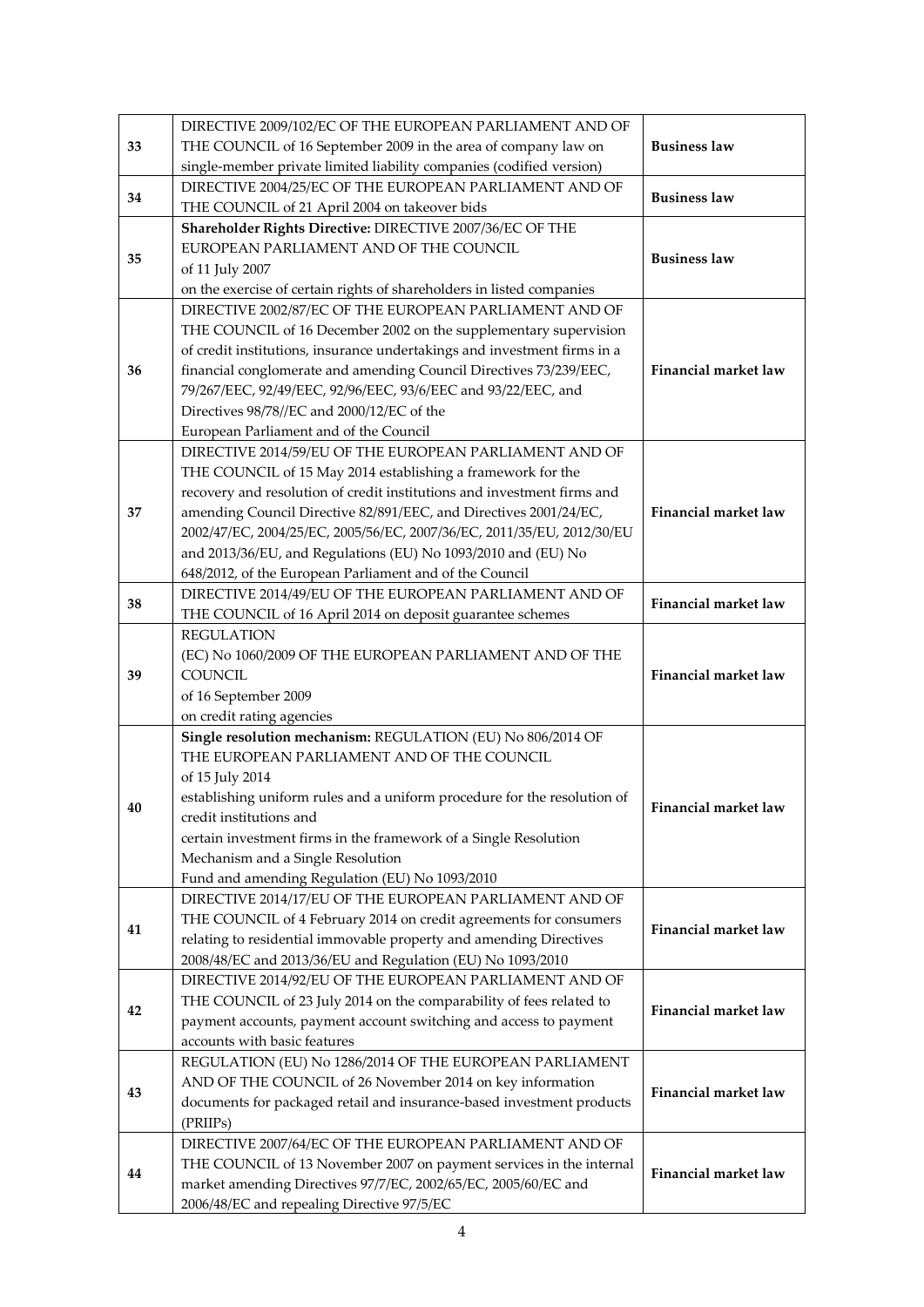|    | DIRECTIVE (EU) 2015/2366 OF THE EUROPEAN PARLIAMENT AND                              |                             |  |
|----|--------------------------------------------------------------------------------------|-----------------------------|--|
| 45 | OF THE COUNCIL of 25 November 2015 on payment services in the                        |                             |  |
|    | internal market, amending Directives 2002/65/EC, 2009/110/EC and                     | <b>Financial market law</b> |  |
|    | 2013/36/EU and Regulation (EU) No 1093/2010, and repealing Directive                 |                             |  |
|    | 2007/64/EC                                                                           |                             |  |
|    | REGULATION (EU) No 260/2012 OF THE EUROPEAN PARLIAMENT                               |                             |  |
| 46 | AND OF THE COUNCIL of 14 March 2012 establishing technical and                       | Financial market law        |  |
|    | business requirements for credit transfers and direct debits in euro and             |                             |  |
|    | amending Regulation (EC) No 924/2009                                                 |                             |  |
|    | REGULATION (EC) No 924/2009 OF THE EUROPEAN PARLIAMENT                               |                             |  |
| 47 | AND OF THE COUNCIL of 16 September 2009 on cross-border                              | <b>Financial market law</b> |  |
|    | payments in the Community and repealing Regulation (EC) No                           |                             |  |
|    | 2560/2001                                                                            |                             |  |
|    | DIRECTIVE 2009/110/EC OF THE EUROPEAN PARLIAMENT AND OF                              |                             |  |
|    | THE COUNCIL of 16 September 2009 on the taking up, pursuit and                       |                             |  |
| 48 | prudential supervision of the business of electronic money institutions              | Financial market law        |  |
|    | amending Directives 2005/60/EC and 2006/48/EC and repealing Directive                |                             |  |
|    | 2000/46/EC                                                                           |                             |  |
| 49 |                                                                                      |                             |  |
|    | REGULATION (EU) No 236/2012 OF THE EUROPEAN PARLIAMENT                               |                             |  |
| 50 | AND OF THE COUNCIL of 14 March 2012 on short selling and certain                     | <b>Financial market law</b> |  |
|    | aspects of credit default swaps                                                      |                             |  |
|    | REGULATION (EU) No 596/2014 OF THE EUROPEAN PARLIAMENT                               |                             |  |
|    | AND OF THE COUNCIL of 16 April 2014 on market abuse (market                          |                             |  |
| 51 | abuse regulation) and repealing Directive 2003/6/EC of the European                  | Financial market law        |  |
|    | Parliament and of the Council and Commission Directives 2003/124/EC,                 |                             |  |
|    | 2003/125/EC and 2004/72/EC<br>DIRECTIVE 2014/57/EU OF THE EUROPEAN PARLIAMENT AND OF |                             |  |
| 52 | THE COUNCIL of 16 April 2014 on criminal sanctions for market abuse                  | Financial market law        |  |
|    | (market abuse directive)                                                             |                             |  |
|    | REGULATION (EU) 2016/1011 OF THE EUROPEAN PARLIAMENT                                 |                             |  |
|    | AND OF THE COUNCIL of 8 June 2016 on indices used as benchmarks                      |                             |  |
|    | in financial instruments and financial contracts or to measure the                   |                             |  |
| 53 | performance of investment funds and amending Directives 2008/48/EC                   | <b>Financial market law</b> |  |
|    | and 2014/17/EU and                                                                   |                             |  |
|    | Regulation (EU) No 596/2014                                                          |                             |  |
|    | AIFM: DIRECTIVE 2011/61/EU OF THE EUROPEAN PARLIAMENT                                |                             |  |
|    | AND OF THE COUNCIL of 8 June 2011 on Alternative Investment Fund                     |                             |  |
| 54 | Managers and amending Directives 2003/41/EC and 2009/65/EC and                       | <b>Financial market law</b> |  |
|    | Regulations (EC) No 1060/2009 and (EU) No 1095/2010                                  |                             |  |
|    | EuVECA: REGULATION (EU) No 345/2013 OF THE EUROPEAN                                  |                             |  |
| 55 | PARLIAMENT AND OF THE COUNCIL of 17 April 2013 on European                           | <b>Financial market law</b> |  |
|    | venture capital funds                                                                |                             |  |
|    | REGULATION (EU) No 346/2013 OF THE EUROPEAN PARLIAMENT                               |                             |  |
| 56 | AND OF THE COUNCIL of 17 April 2013 on European social                               | Financial market law        |  |
|    | entrepreneurship funds                                                               |                             |  |
|    | ELTIFs: REGULATION (EU) 2015/760 OF THE EUROPEAN                                     |                             |  |
| 57 | PARLIAMENT AND OF THE COUNCIL of 29 April 2015 on European                           | <b>Financial market law</b> |  |
|    | long-term investment funds                                                           |                             |  |
|    | EMIR: REGULATION (EU) No 648/2012 OF THE EUROPEAN                                    |                             |  |
| 58 | PARLIAMENT AND OF THE COUNCIL of 4 July 2012 on OTC                                  | Financial market law        |  |
|    | derivatives, central counterparties and trade repositories                           |                             |  |
| 59 | REGULATION (EU) No 909/2014 OF THE EUROPEAN PARLIAMENT                               | Financial market law        |  |
|    | AND OF THE COUNCIL of 23 July 2014 on improving securities                           |                             |  |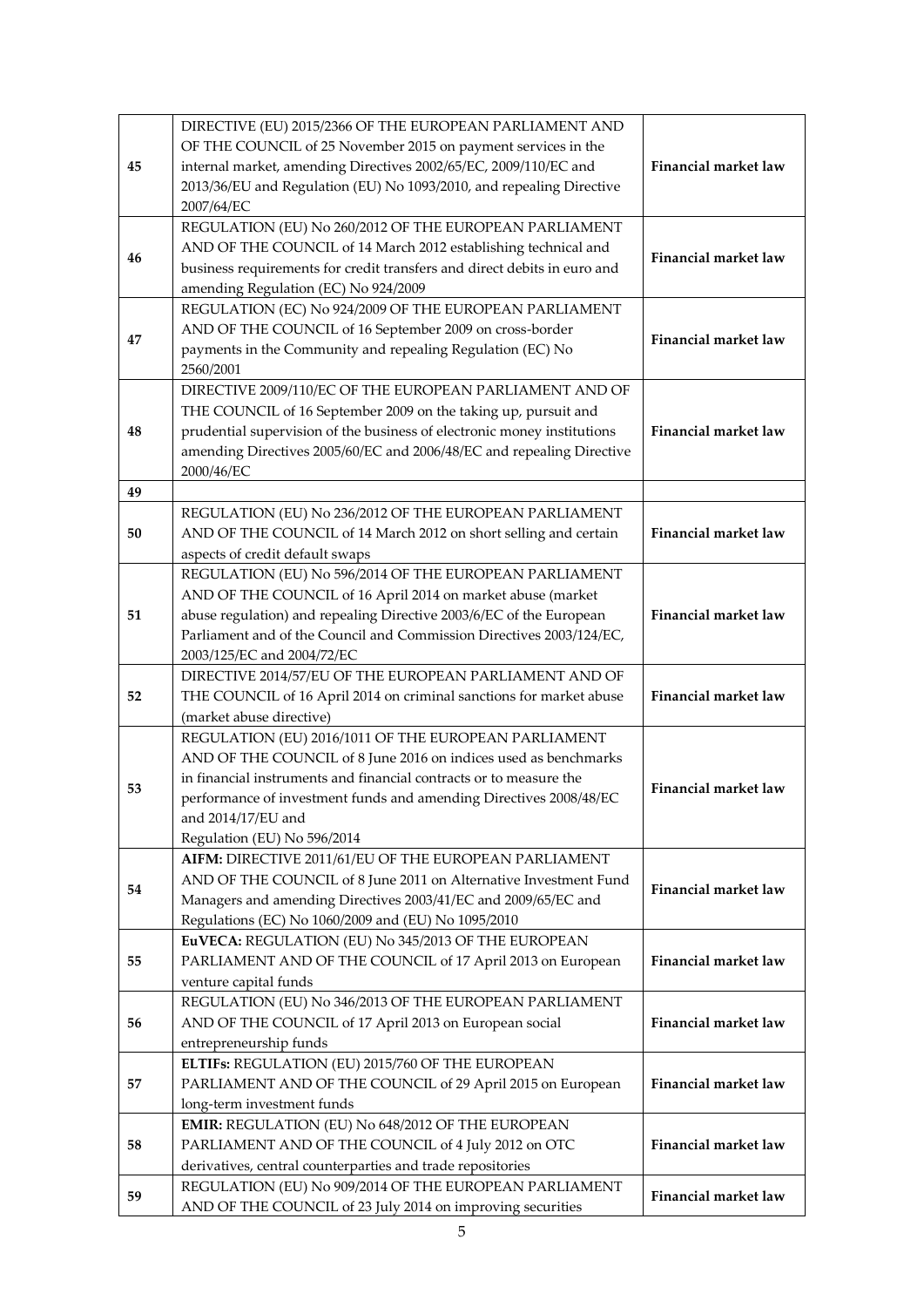|    | settlement in the European Union and on central securities depositories<br>and amending Directives 98/26/EC and 2014/65/EU and Regulation (EU) |                             |
|----|------------------------------------------------------------------------------------------------------------------------------------------------|-----------------------------|
|    | No 236/2012                                                                                                                                    |                             |
|    | DIRECTIVE 98/26/EC OF THE EUROPEAN PARLIAMENT AND OF                                                                                           |                             |
| 60 | THE COUNCIL of 19 May 1998 on settlement finality in payment and                                                                               | <b>Financial market law</b> |
|    | securities settlement systems                                                                                                                  |                             |
|    | DIRECTIVE 2002/47/EC OF THE EUROPEAN PARLIAMENT AND OF                                                                                         |                             |
| 61 | THE COUNCIL                                                                                                                                    | Financial market law        |
|    | of 6 June 2002                                                                                                                                 |                             |
|    | on financial collateral arrangements                                                                                                           |                             |
| 62 | DIRECTIVE (EU) 2016/97 OF THE EUROPEAN PARLIAMENT AND OF                                                                                       | <b>Financial market law</b> |
|    | THE COUNCIL of 20 January 2016 on insurance distribution (recast)                                                                              |                             |
|    | IORP: DIRECTIVE 2003/41/EC OF THE EUROPEAN PARLIAMENT                                                                                          |                             |
| 63 | AND OF THE COUNCIL of 3 June 2003 on the activities and supervision                                                                            | <b>Financial market law</b> |
|    | of institutions for occupational retirement provision                                                                                          |                             |
|    | REGULATION (EU) No 1093/2010 OF THE EUROPEAN PARLIAMENT                                                                                        |                             |
|    | AND OF THE COUNCIL of 24 November 2010 establishing a European                                                                                 |                             |
| 64 | Supervisory Authority (European Banking Authority), amending                                                                                   | <b>Financial market law</b> |
|    | Decision No 716/2009/EC and repealing Commission Decision<br>2009/78/EC                                                                        |                             |
|    | REGULATION (EU) No 1094/2010 OF THE EUROPEAN PARLIAMENT                                                                                        |                             |
|    | AND OF THE COUNCIL                                                                                                                             |                             |
|    | of 24 November 2010                                                                                                                            |                             |
| 65 | establishing a European Supervisory Authority (European Insurance and                                                                          | <b>Financial market law</b> |
|    | Occupational Pensions                                                                                                                          |                             |
|    | Authority), amending Decision No 716/2009/EC and repealing                                                                                     |                             |
|    | Commission Decision 2009/79/EC                                                                                                                 |                             |
|    | REGULATION (EU) No 1095/2010 OF THE EUROPEAN PARLIAMENT                                                                                        |                             |
|    | AND OF THE COUNCIL of 24 November 2010 establishing a European                                                                                 |                             |
| 66 | Supervisory Authority (European Securities and Markets Authority),                                                                             | <b>Financial market law</b> |
|    | amending Decision No 716/2009/EC and repealing Commission Decision<br>2009/77/EC                                                               |                             |
|    | REGULATION (EU) No 1092/2010 OF THE EUROPEAN PARLIAMENT                                                                                        |                             |
|    | AND OF THE COUNCIL of 24 November 2010 on European Union                                                                                       |                             |
| 67 | macro-prudential oversight of the financial system and establishing a                                                                          | Financial market law        |
|    | European Systemic Risk Board                                                                                                                   |                             |
|    | REGULATION (EU) No 462/2013 OF THE EUROPEAN PARLIAMENT                                                                                         |                             |
| 68 | AND OF THE COUNCIL of 21 May 2013 amending Regulation (EC) No                                                                                  | Financial market law        |
|    | 1060/2009 on credit rating agencies                                                                                                            |                             |
|    | Communication on a sustainable European future:                                                                                                |                             |
|    | COMMUNICATION FROM THE COMMISSION TO THE EUROPEAN                                                                                              |                             |
| 69 | PARLIAMENT, THE COUNCIL, THE EUROPEAN ECONOMIC AND                                                                                             | Sustainable                 |
|    | SOCIAL COMMITTEE AND THE COMMITTEE OF THE REGIONS:                                                                                             | Development                 |
|    | Next steps for a sustainable European future - European action for                                                                             |                             |
|    | sustainability {SWD(2016) 390 final}                                                                                                           |                             |
| 70 | Europe 2020 Strategy: COMMUNICATION FROM THE COMMISSION                                                                                        | <b>Business law</b>         |
|    | EUROPE 2020 A strategy for smart, sustainable and inclusive growth                                                                             |                             |
|    | TREATY OF LISBON AMENDING THE TREATY ON EUROPEAN                                                                                               |                             |
| 71 | <b>UNION AND</b>                                                                                                                               | Primary legislation of      |
|    | THE TREATY ESTABLISHING THE EUROPEAN COMMUNITY                                                                                                 | the European Union          |
|    | (2007/C 306/01)                                                                                                                                |                             |
| 72 | COMMUNICATION FROM THE COMMISSION TO THE EUROPEAN<br>PARLIAMENT, THE COUNCIL, THE EUROPEAN ECONOMIC AND                                        | <b>Business law</b>         |
|    |                                                                                                                                                |                             |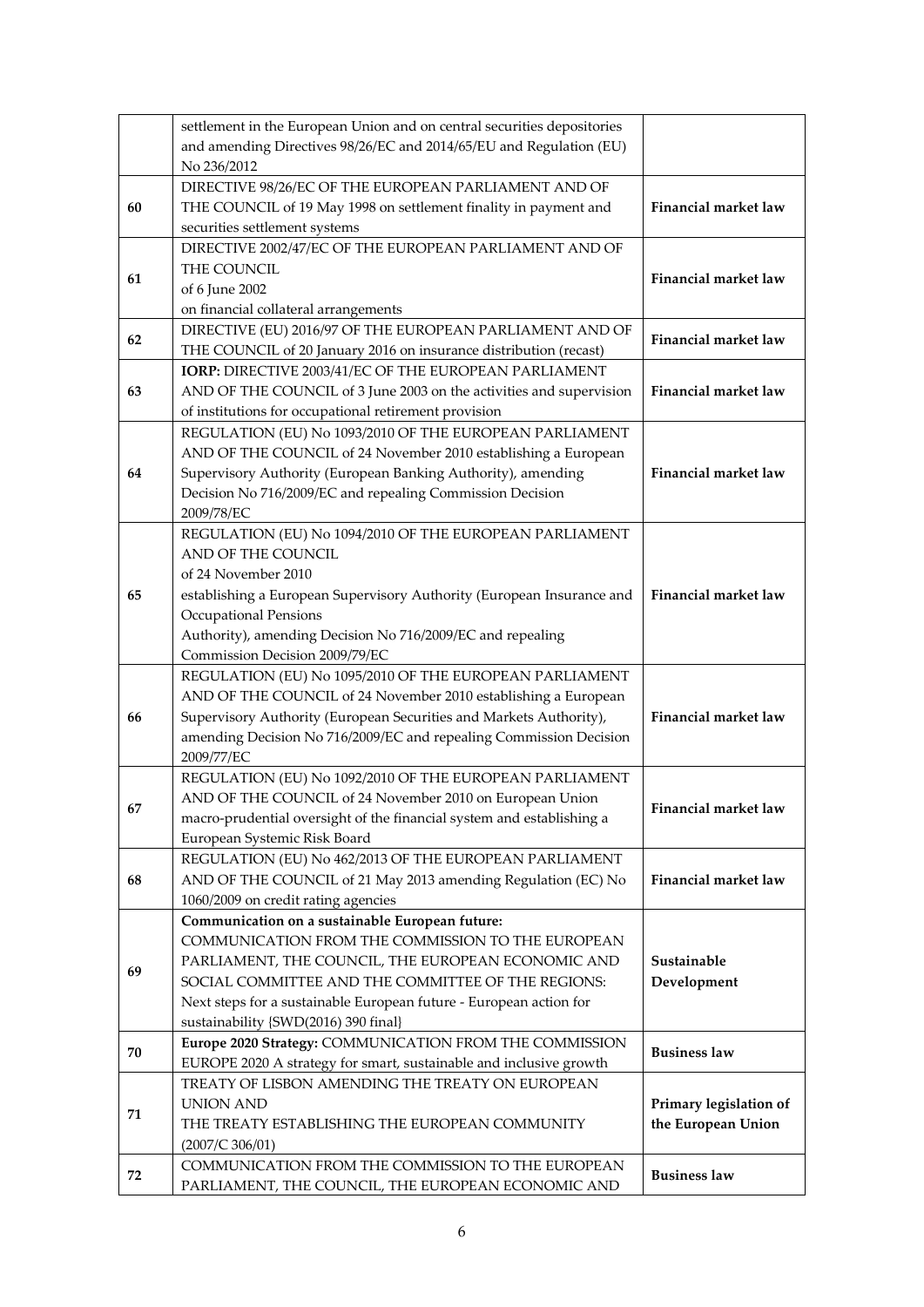|    | SOCIAL COMMITTEE AND THE COMMITTEE OF THE REGIONS                                                             |                             |
|----|---------------------------------------------------------------------------------------------------------------|-----------------------------|
|    | Single Market Act II Together for new growth                                                                  |                             |
|    | COMMUNICATION FROM THE COMMISSION TO THE EUROPEAN                                                             |                             |
|    | PARLIAMENT, THE COUNCIL, THE ECONOMIC AND SOCIAL                                                              |                             |
| 73 | COMMITTEE AND THE COMMITTEE OF THE REGIONS Single                                                             | <b>Business law</b>         |
|    | Market Act Twelve levers to boost growth and strengthen confidence                                            |                             |
|    | "Working together to create new growth"                                                                       |                             |
|    | DIRECTIVE 2009/125/EC OF THE EUROPEAN PARLIAMENT AND OF                                                       |                             |
| 74 | THE COUNCIL of 21 October 2009 establishing a framework for the                                               | <b>Circular Economy</b>     |
|    | setting of ecodesign requirements for energy-related products (recast)                                        |                             |
|    | Unfair Commercial Practices Directive: DIRECTIVE 2005/29/EC OF                                                |                             |
|    | THE EUROPEAN PARLIAMENT AND OF THE COUNCIL of 11 May                                                          |                             |
|    | 2005 concerning unfair business-to-consumer commercial practices in the                                       |                             |
| 75 | internal market and amending Council Directive 84/450/EEC, Directives                                         | <b>Business law</b>         |
|    | 97/7/EC, 98/27/EC and 2002/65/EC of the European Parliament and of the                                        |                             |
|    | Council and Regulation (EC) No 2006/2004 of the European Parliament                                           |                             |
|    | and of the Council                                                                                            |                             |
|    | DIRECTIVE 1999/44/EC OF THE EUROPEAN PARLIAMENT AND OF                                                        | <b>Business law</b>         |
| 76 | THE COUNCIL of 25 May 1999 on certain aspects of the sale of<br>consumer goods and associated guarantees      |                             |
|    | DIRECTIVE 2014/91/EU OF THE EUROPEAN PARLIAMENT AND OF                                                        |                             |
|    | THE COUNCIL of 23 July 2014 amending Directive 2009/65/EC on the                                              |                             |
|    | coordination of laws, regulations and administrative provisions relating                                      |                             |
| 77 | to undertakings for collective investment in transferable securities                                          | Financial market law        |
|    | (UCITS) as regards depositary functions, remuneration policies and                                            |                             |
|    | sanctions                                                                                                     |                             |
|    | REGULATION (EU) 2015/2365 OF THE EUROPEAN PARLIAMENT                                                          |                             |
|    | AND OF THE COUNCIL of 25 November 2015 on transparency of                                                     |                             |
| 78 | securities financing transactions and of reuse and amending Regulation                                        | Financial market law        |
|    | (EU) No 648/2012                                                                                              |                             |
|    | DIRECTIVE 2014/50/EU OF THE EUROPEAN PARLIAMENT AND OF                                                        |                             |
|    | THE COUNCIL of 16 April 2014 on minimum requirements for                                                      |                             |
| 79 | enhancing worker mobility between Member States by improving the                                              | Financial market law        |
|    | acquisition and preservation of supplementary pension rights                                                  |                             |
|    | COUNCIL DIRECTIVE 98/49/EC of 29 June 1998 on safeguarding the                                                |                             |
| 80 | supplementary pension rights of employed and selfemployed persons                                             | Financial market law        |
|    | moving within the Community                                                                                   |                             |
| 81 | DIRECTIVE 2006/123/EC OF THE EUROPEAN PARLIAMENT AND OF                                                       | <b>Business law</b>         |
|    | THE COUNCIL of 12 December 2006 on services in the internal market                                            |                             |
|    | COUNCIL DIRECTIVE 73/239/EEC of 24 July 1973 abolishing restrictions                                          |                             |
| 82 | on freedom of establishment in the business of direct insurance other                                         | <b>Financial market law</b> |
|    | than life assurance                                                                                           |                             |
|    | COUNCIL DIRECTIVE 64/225/EEC                                                                                  |                             |
|    | of 25 February 1964                                                                                           | Financial market law        |
| 83 | on the abolition of restrictions on freedom of establishment and freedom                                      |                             |
|    | to provide                                                                                                    |                             |
|    | services in respect of reinsurance and retrocession<br>DIRECTIVE 2002/92/EC OF THE EUROPEAN PARLIAMENT AND OF |                             |
| 84 | THE COUNCIL                                                                                                   |                             |
|    | of 9 December 2002                                                                                            | Financial market law        |
|    | on insurance mediation                                                                                        |                             |
|    | DIRECTIVE 2001/34/EC OF THE EUROPEAN PARLIAMENT AND OF                                                        |                             |
| 85 | THE COUNCIL                                                                                                   | Financial market law        |
|    | of 28 May 2001                                                                                                |                             |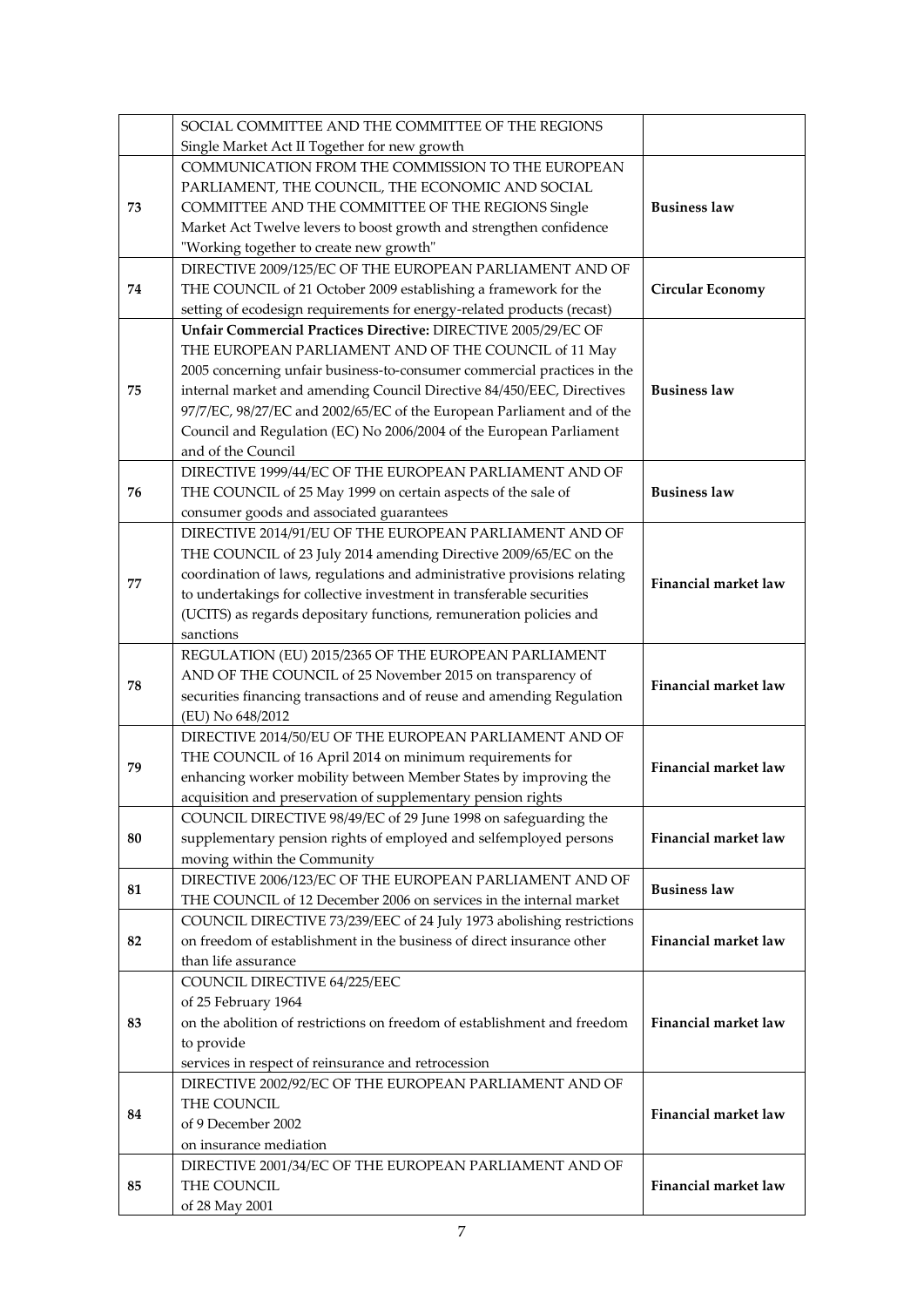|    | on the admission of securities to official stock exchange listing and on  |                             |  |
|----|---------------------------------------------------------------------------|-----------------------------|--|
|    | information to be                                                         |                             |  |
|    | published on those securities                                             |                             |  |
|    | DIRECTIVE 2002/65/EC OF THE EUROPEAN PARLIAMENT AND OF                    |                             |  |
|    | THE COUNCIL                                                               |                             |  |
|    | of 23 September 2002                                                      | <b>Financial market law</b> |  |
| 86 | concerning the distance marketing of consumer financial services and      |                             |  |
|    | amending Council Directive                                                |                             |  |
|    | 90/619/EEC and Directives 97/7/EC and 98/27/EC                            |                             |  |
|    | DIRECTIVE 2007/44/EC OF THE EUROPEAN PARLIAMENT AND OF                    |                             |  |
|    | THE COUNCIL                                                               |                             |  |
|    | of 5 September 2007                                                       |                             |  |
| 87 | amending Council Directive 92/49/EEC and Directives 2002/83/EC,           | Financial market law        |  |
|    | 2004/39/EC, 2005/68/EC and                                                |                             |  |
|    | 2006/48/EC as regards procedural rules and evaluation criteria for the    |                             |  |
|    | prudential assessment of                                                  |                             |  |
|    | acquisitions and increase of holdings in the financial sector             |                             |  |
|    | COUNCIL DIRECTIVE 73/240/EEC                                              |                             |  |
|    | of 24 July 1973                                                           |                             |  |
| 88 | abolishing restrictions on freedom of establishment in the business of    | <b>Financial market law</b> |  |
|    | direct insurance                                                          |                             |  |
|    | other than life assurance                                                 |                             |  |
|    | COMMISSION STAFF WORKING DOCUMENT Key European action                     |                             |  |
|    | supporting the 2030 Agenda and the Sustainable Development Goals          |                             |  |
|    | Accompanying the document Communication from the Commission to            | Sustainable                 |  |
| 89 | the European Parliament, the Council, the European Economic and           | Development                 |  |
|    | Social Committee and the Committee of the Regions Next steps for a        |                             |  |
|    | sustainable European future: European Union action for sustainability     |                             |  |
|    | {COM(2016) 739 final}                                                     |                             |  |
|    | COMMUNICATION FROM THE COMMISSION TO THE EUROPEAN                         |                             |  |
|    | PARLIAMENT, THE EUROPEAN COUNCIL, THE COUNCIL, THE                        |                             |  |
| 90 | EUROPEAN CENTRAL BANK, THE EUROPEAN ECONOMIC AND                          | Financial market law        |  |
|    | SOCIAL COMMITTEE AND THE COMMITTEE OF THE REGIONS                         |                             |  |
|    | Action Plan: Financing Sustainable Growth                                 |                             |  |
| 91 | DIRECTIVE (EU) 2016/2341 OF THE EUROPEAN PARLIAMENT AND                   |                             |  |
|    | OF THE COUNCIL of 14 December 2016 on the activities and                  | Financial market law        |  |
|    | supervision of institutions for occupational retirement provision (IORPs) |                             |  |
|    | (recast)                                                                  |                             |  |
| 92 | DIRECTIVE (EU) 2017/1132 OF THE EUROPEAN PARLIAMENT AND                   | <b>Business law</b>         |  |
|    | OF THE COUNCIL of 14 June 2017 relating to certain aspects of             |                             |  |
|    | company law                                                               |                             |  |